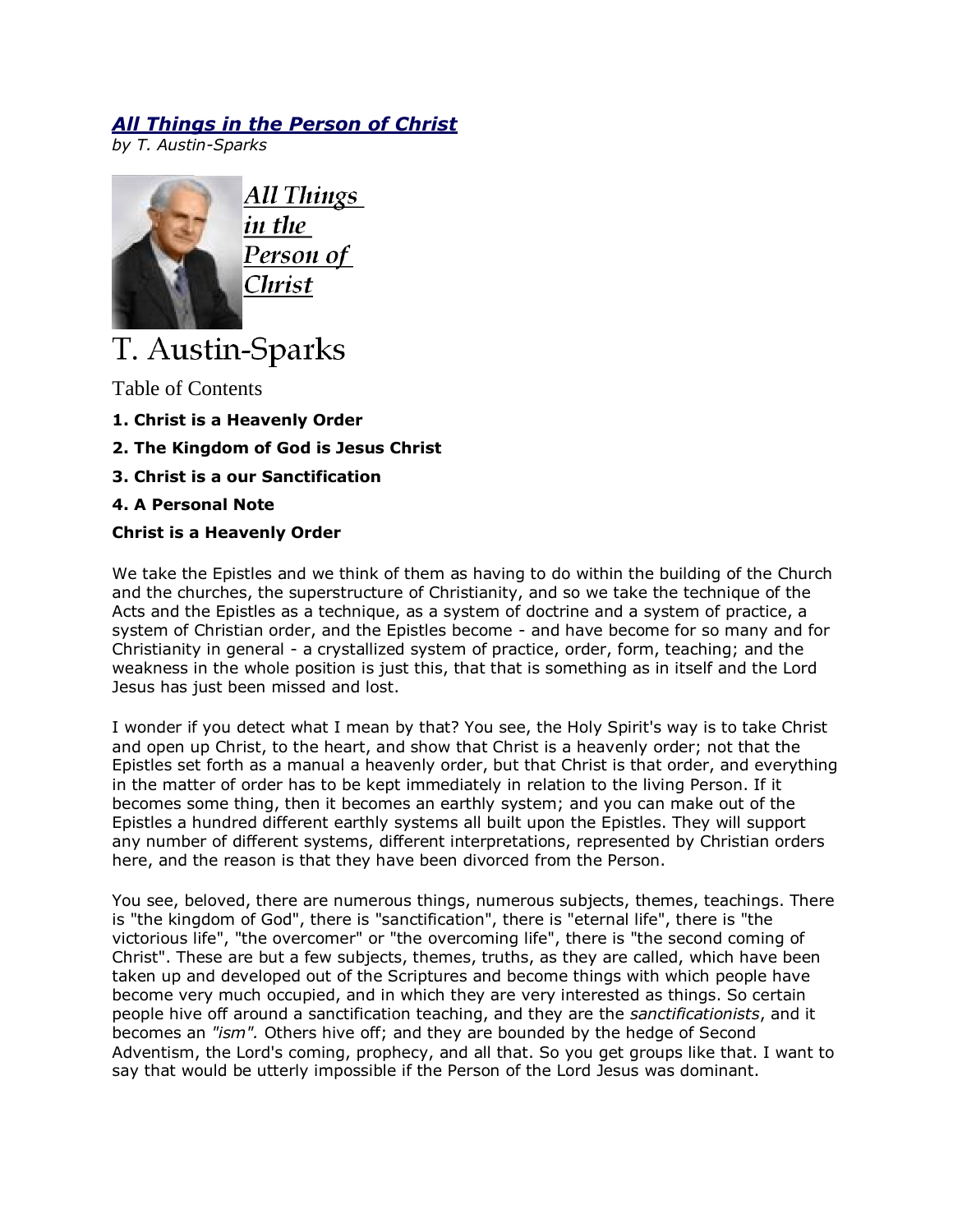#### **The Kingdom of God is Jesus Christ**

What is the kingdom of God? It is Christ. If you get right inside of the Gospels, you will find that the kingdom of God is Jesus Christ. If you are living in Christ, you are in the kingdom, and you know, as the Holy Spirit teaches you Christ, what the kingdom is in every detail. The kingdom is not some thing, in the first place. The kingdom, when it becomes something universal, will simply be the expression and manifestation of Christ. That is all. You come to the kingdom in and through Christ; and the same is true of everything else.

#### **Christ is a our Sanctification**

What is sanctification? It is not a doctrine. It is not an 'it' at all. It is Christ. He is made unto us sanctification (1 Cor. 1:30). If you are in Christ and if the Holy Spirit is teaching you Christ, then you are knowing all about sanctification; and if He is not, you may have a theory and doctrine of sanctification but it will separate you from other Christians, and will be bringing any number of Christians into difficulties. Probably the teaching of sanctification as a thing has brought more Christians into difficulty than any other particular doctrine, through making it a thing, instead of keeping Christ as our sanctification.

I am only saying this to try to explain... that it is in the School of Christ that we are to be found, where the Holy Spirit is not teaching us things; not Church doctrine, not sanctification, not adventism, not any *thing* or any number of things, but teaching us Christ. What is adventism? What is the coming of the Lord? Well, it is the coming of the Lord. And what is the coming of the Lord? Well, such a word as this will give us the key: He shall come to be glorified in His saints, and to be marveled at in all them that believed (2 Thess. 1:10). You see, it is the consummation of something that has been going on in an inward way. How then do I best know that the coming of the Lord draws nigh? Not best of all by prophetical signs, but by what is going on within the hearts of the Lord' s people. That is the best sign of the times, namely, what the Spirit of God is doing in the people of God. But you are not interested in that. You would far sooner know what is going to happen between Germany and Russia, whether these two, after all, are going to make it up and become a great confederacy! How far does it get us? Where has all the talking about the revived Roman Empire got us? That is adventism as a thing. If only we keep close to Him Who is the sum of all truth, and move with Him and learn Him, we shall know the course of things. We shall know what is imminent. We shall have in our heart whisperings of preparation.

The best Advent preparation is to know the Lord. I am not saying that there is nothing in prophecy; don't misunderstand me. But I do know that there are multitudes of people who are simply engrossed in prophecy as a thing whose spiritual life counts for nothing, who really have no deep inward walk with the Lord. We have seen it so often.

#### **A Personal Note**

I shall never forget, on a visit to the United States, going into one of the big cities where I was to speak for a week. Everything was so arranged that my first message was timed to follow the last message of a man who had had a week before me, and he had been on prophecy for the whole week. I went into the last meeting where he gave his final message on the signs of the time. Notebooks were out, and they were taking it all down, fascinated. It was all external, all objective; such things as the Roman Empire revived and Palestine recovered. You know the sort of thing. Then he finished and they were waiting for some more, and the notebooks were ready. The Lord put it right into my heart that the first word was to be, "And every one that hath this hope set on Him purifieth himself, even as He is